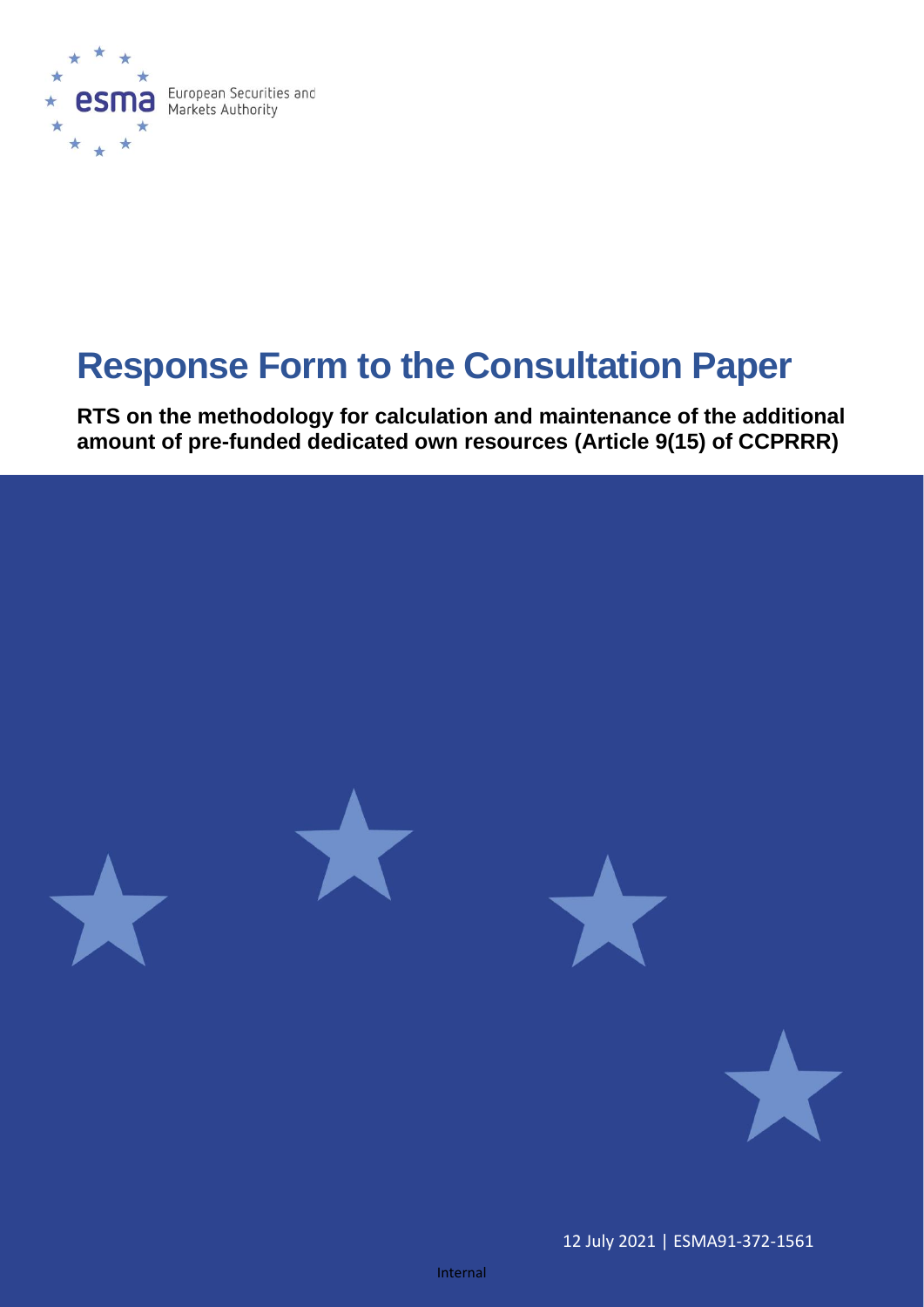## **Responding to this paper**

ESMA invites comments on all matters in this consultation paper and in particular on the specific questions summarised in Annex I. Comments are most helpful if they:

- respond to the question stated;
- indicate the specific question to which the comment relates;
- contain a clear rationale; and
- describe any alternatives ESMA should consider.

ESMA will consider all comments received by **20 September 2021.** 

All contributions should be submitted online at [www.esma.europa.eu](http://www.esma.europa.eu/) under the heading 'Your input - Consultations'.

#### **Instructions**

In order to facilitate analysis of responses to the Consultation Paper, respondents are requested to follow the below steps when preparing and submitting their response:

- 1. Insert your responses to the questions in the Consultation Paper in the present response form.
- 2. Please do not remove tags of the type <ESMA\_QUESTION\_SITG\_1>. Your response to each question has to be framed by the two tags corresponding to the question.
- 3. If you do not wish to respond to a given question, please do not delete it but simply leave the text "TYPE YOUR TEXT HERE" between the tags.
- 4. When you have drafted your response, name your response form according to the following convention: ESMA\_SITG\_nameofrespondent\_RESPONSEFORM. For example, for a respondent named ABCD, the response form would be entitled ESMA\_SITG\_ABCD\_RESPONSEFORM.
- 5. Upload the form containing your responses, in Word format, to ESMA's website [\(www.esma.europa.eu](http://www.esma.europa.eu/) under the heading "Your input – Open consultations"  $\rightarrow$ "Consultation on the methodology for calculation and maintenance of the additional amount of pre-funded dedicated own resources").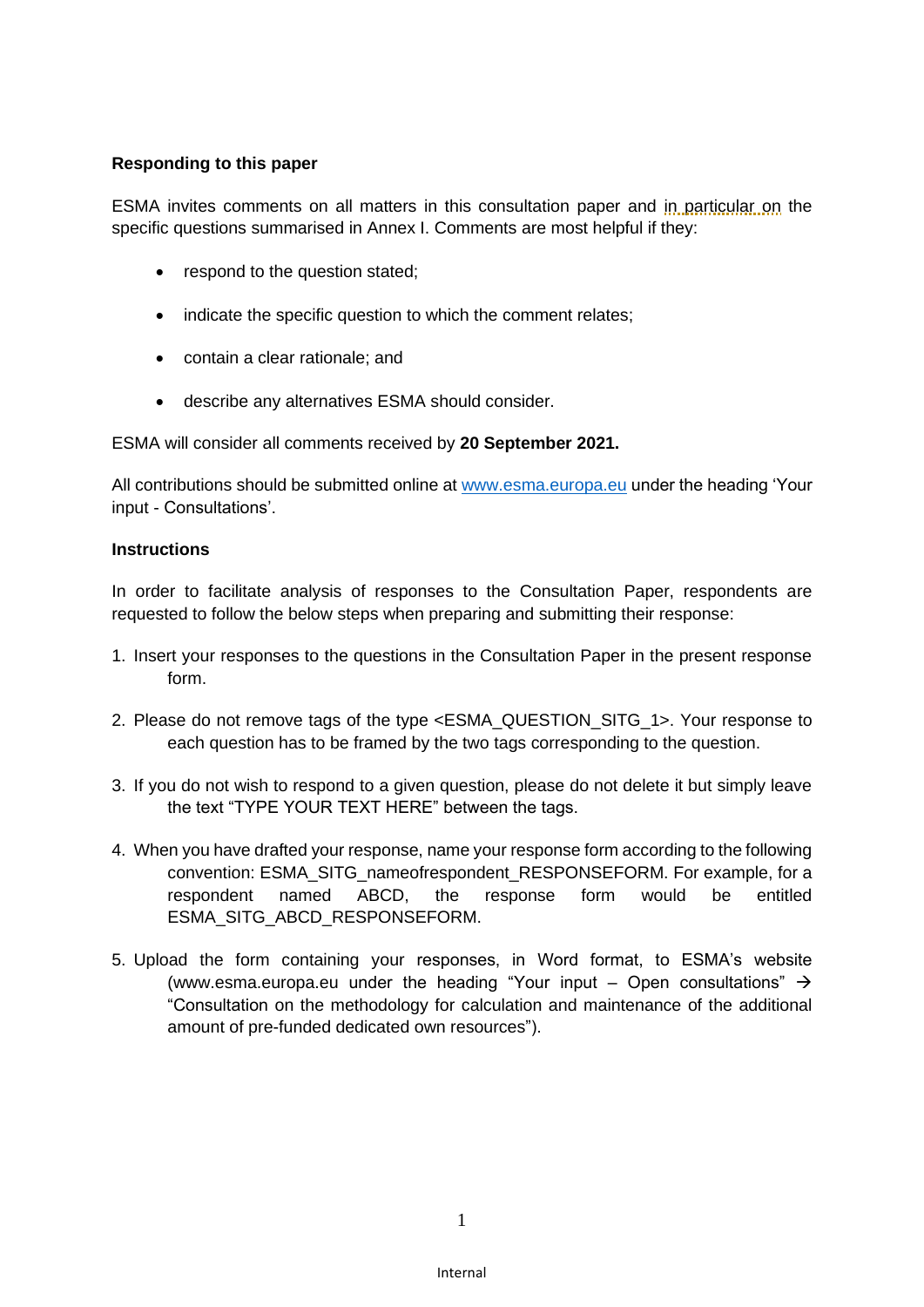## **Publication of responses**

All contributions received will be published following the close of the consultation, unless you request otherwise. Please clearly and prominently indicate in your submission any part you do not wish to be publicly disclosed. A standard confidentiality statement in an email message will not be treated as a request for non-disclosure. A confidential response may be requested from us in accordance with ESMA's rules on access to documents. We may consult you if we receive such a request. Any decision we make not to disclose the response is reviewable by ESMA's Board of Appeal and the European Ombudsman.

## **Data protection**

Information on data protection can be found at [www.esma.europa.eu](http://www.esma.europa.eu/) under the headin[g Legal](http://www.esma.europa.eu/legal-notice)  [Notice.](http://www.esma.europa.eu/legal-notice)

#### **Who should read this paper?**

All interested stakeholders are invited to respond to this consultation paper. In particular, responses are sought from central counterparties (CCPs) and their clearing members.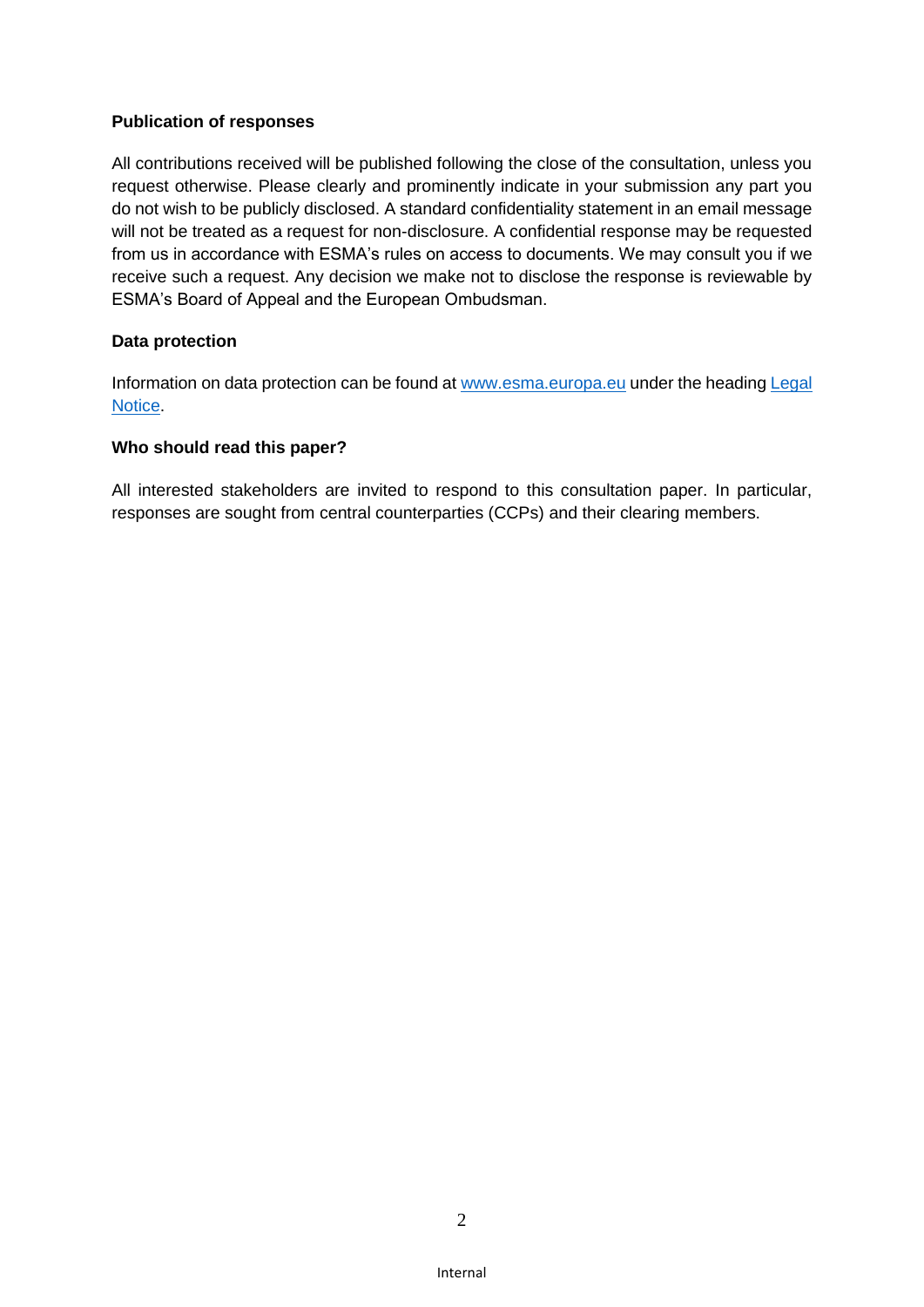# **General information about respondent**

| Name of the company / organisation   | <b>Eurex Clearing</b>       |
|--------------------------------------|-----------------------------|
| Activity                             | <b>Central Counterparty</b> |
| Are you representing an association? | $\Box$                      |
| Country/Region                       | Germany                     |

# **Introduction**

# *Please make your introductory comments below, if any*

# <ESMA\_COMMENT\_SITG\_00>

Eurex Clearing is an EMIR-authorised central counterparty (CCP) and a subsidiary of the Deutsche Börse Group. Eurex Clearing provides clearing services for cash and derivatives markets in listed and over-the-counter (OTC) financial instruments. We appreciate the opportunity to provide feedback to ESMA's consultation regarding the calculation and maintenance of the Second Skin in the Game (SSITG).

Eurex Clearing strongly believes that an appropriate incentive for prudent risk management for the CCP's decision takers is critical to the overall financial stability of the CCP. We also acknowledge that such an incentive is best designed in the form of prefunded or committed contributions distributed across the lines of defense. We therefore welcome the introduction of a SSITG. At time of writing, Eurex Clearing already dedicates over €1.3 bn<sup>1</sup> across its lines of defense, well above the minimum requirements set by both existing regulation and the new CCP RR regime.

At the same time, we would respectfully caution against the temptation to impose additional requirements without having adequately assessed the impact. The calculation and distribution methodology is far more crucial than the hard numerical value of a CCP's 'Skin in the Game' (SITG) in providing an appropriate incentive for risk management. We would note in particular that:

- Undue focus on a single segment of the default waterfall is not reconcilable with the broader function of CCPs, for whom mutualization of losses is a foundational concept. For example, if the SITG is too large, it could diminish the incentives of other market participants to support the default management process. An appropriate distribution of financial obligations, including both the SITG and SSITG, ensures that the incentives for a CCP's management remain unaltered across the default management procedures, even in a worst-case scenario. Eurex Clearing recognizes that the CCP RR regulation has adequately taken these factors into consideration.
- The methodology of the calculation should always be consistent with the purpose of the requirement. As an incentive for CCPs' decision-makers to apply proportionate risk

<sup>&</sup>lt;sup>1</sup> In a Default Event.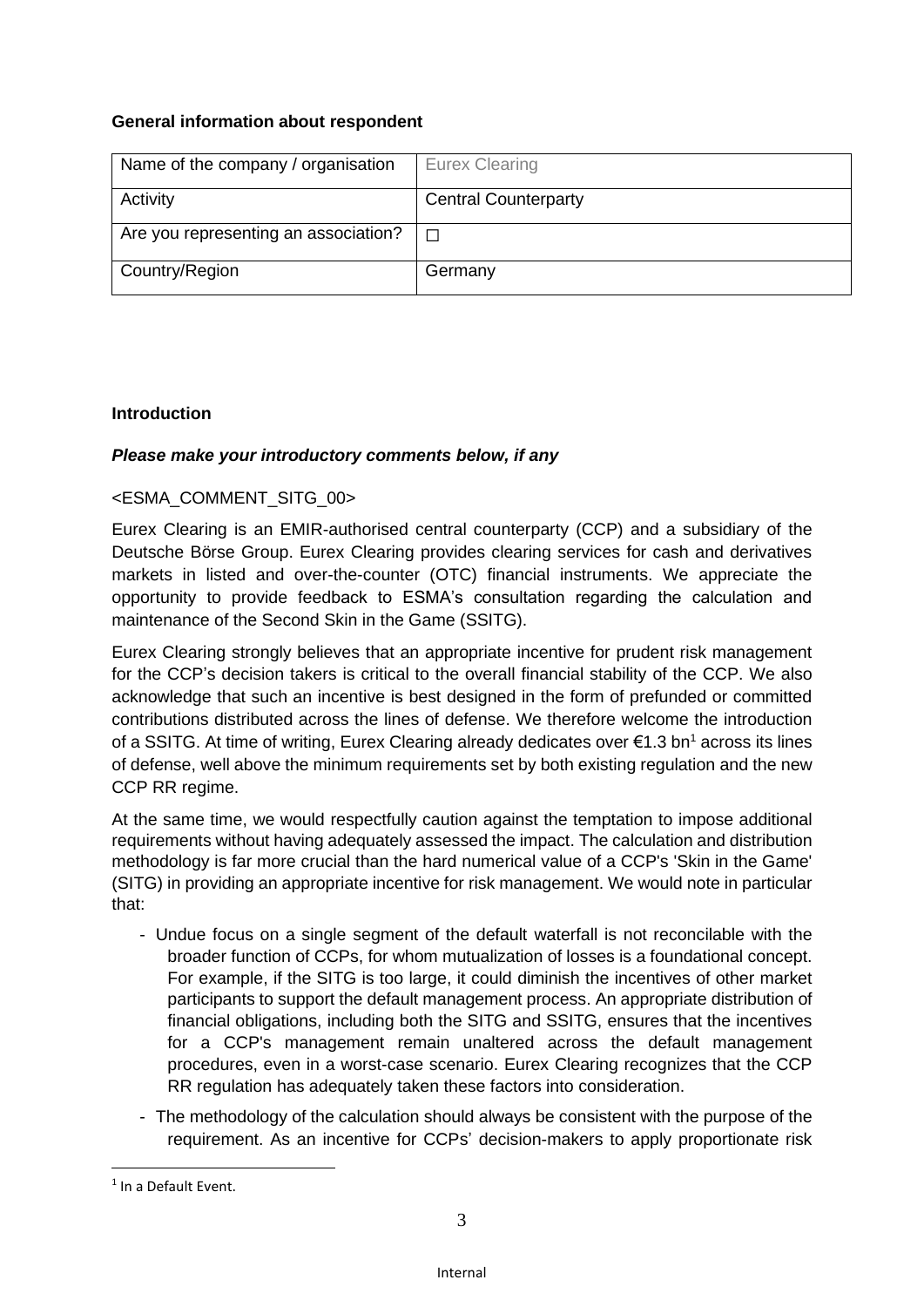measures, any SITG requirement should be based on metrics of transparency, governance, general risk management practices as well as management's and shareholders' own motives. Again, this is also generally the case in this regulation. Eurex Clearing, however, notes that regulators, as well as some (non-CCP) industry associations seem to regularly compare clearing members' default fund contributions to the CCP's own contribution. Eurex Clearing believes that such comparison will only diminish, rather than increase, the appropriateness of the incentive for the CCPs.

Additionally, Eurex Clearing would question the need for such requirement in the lines of defense to be prefunded. As the SSITG only serves as an incentive, a commitment would be equally effective in achieving this purpose.

Finally, while Eurex Clearing agrees with the general principles proposed by ESMA, Eurex Clearing respectfully proposes enhancements and clarifications in this response (please refer to the answers to individual questions below for more details):

- Certain individual metrics suggested in the text may be counterproductive and create incentives for poorer risk management practices. As requested by ESMA, Eurex Clearing proposes alternatives to these metrics, which we believe may sharpen the proposal.
- Furthermore, we observe that ESMA has laid out a set of criteria that intends to penalize what ESMA sees as insufficiently good risk management practices. While we generally agree with this approach, we have pointed out specific items that we believe are instead adequate, or even good risk management practices, and should therefore be removed or replaced. We also regret the absence of positive incentives for CCPs who voluntarily set themselves more prudent objectives or parameters. All CCPs comply already with EMIR, which sets out already extremely high standards for risk management; however, some CCPs go even beyond such requirements. ESMA could, for instance, allow for a reduction of SSITG (within the 10-25% range) in case a CCP would voluntarily set out a longer MPOR than the regulatory requirement, or set confidence level beyond 99% for their IMR. This would incentivize CCPs for even more prudent risk management, rewarding those making this additional effort, while not penalizing CCPs complying with the EMIR regulation, as such regulation is already highly conservative.
- The degree of flexibility a CCP can afford in terms of amount and distribution of its SSITG is to some extent unclear to Eurex Clearing. Therefore, we kindly encourage ESMA to provide further clarifications.
- The proposed process for updating the SSITG requirement will unnecessarily create operational burden for the CCP and its NCA. We would therefore like to suggest an alternative maintenance process which achieves the same purpose more easily.

We trust our comments are considered a useful contribution to the specification of the new CCP RR regime ensuring an effective implementation. Eurex Clearing remains at the disposal of ESMA for any questions and additional feedback.

<ESMA\_COMMENT\_SITG\_00>

#### **Questions**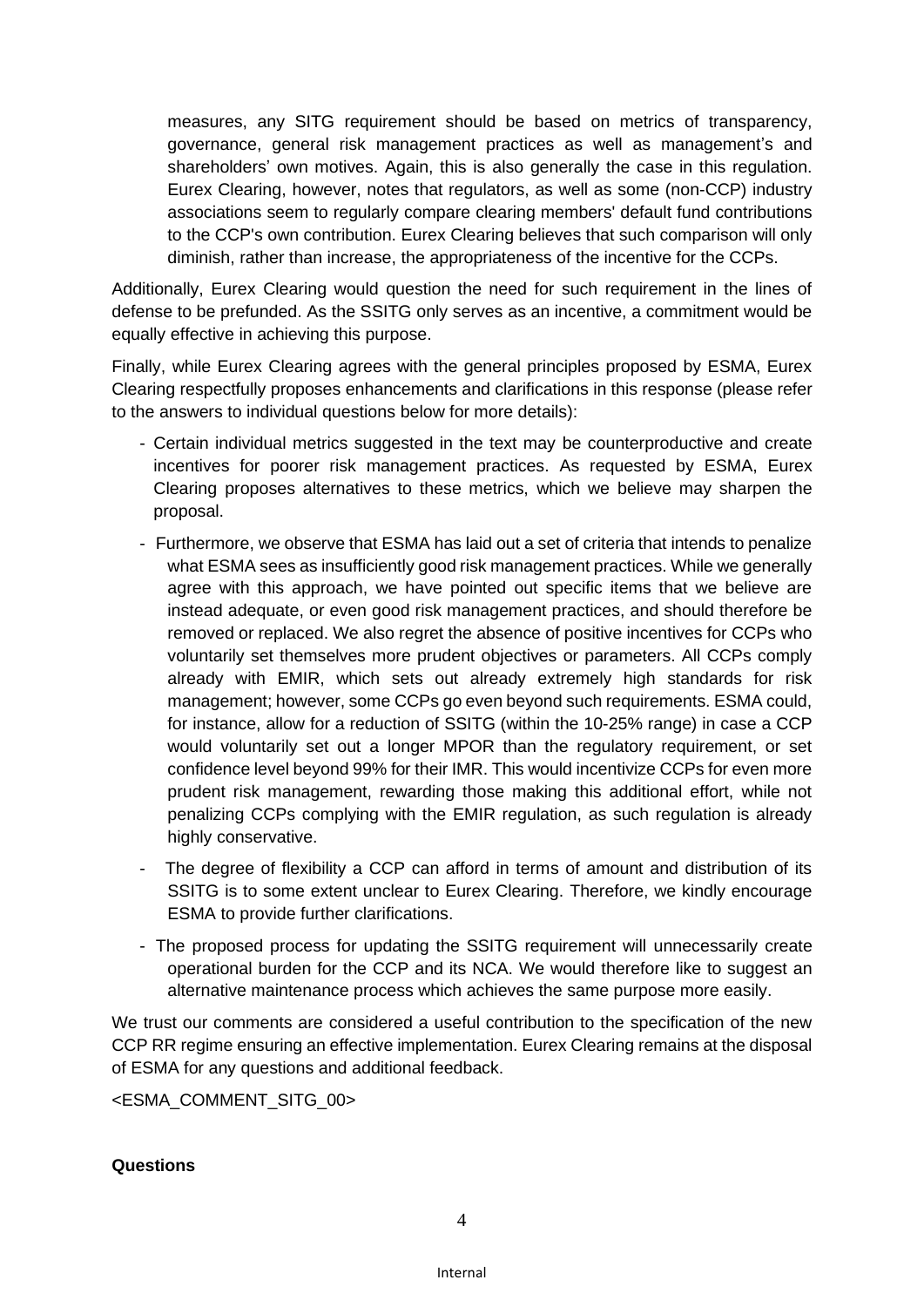Q1 : Do you agree with the proposed approach to define the basic elements of the methodology for the calculation and maintenance of the additional amount of prefunded dedicated own resources? If not, please explain why and how you would suggest changing the basic elements of the formula?

#### <ESMA\_QUESTION\_SITG\_01>

We generally agree with ESMA's overall approach to link SSITG to risk management and government practices. However, it leads to a complex calculation and a burdensome maintenance process.

In particular regarding the frequency of the review, we have concerns about the proposed requirement to recalculate the SSITG 'every time one of the parameters of the calculation formula is modified'. While some of the parameters may change relatively frequently, they change only marginally, such as those relating to staffing levels or exposures as measured by collateral contributions. Having to update the SSITG calculation every time one of these parameters change would impose a large operational burden on CCPs without contributing to improved risk management, considering how many departments would have to contribute live data. We would therefore suggest that the SSITG is recalculated on a yearly basis, which would adequately capture developments in the CCP's risk profile without generating this additional operational burden and without challenging the purpose of the SSITG. As EMIR requires the SITG to be re-calculated on a yearly basis, taking the same approach for the SSTIG would ensure harmonization, proportionality, and efficiency.

To Eurex Clearing, it is also unclear whether the amount determined by the multiplication of the predefined percentage and the EMIR total minimum capital requirement prescribes a deterministic amount of SSITG or a minimum requirement. The current phrasing in both Level 1 and Level 2 texts clearly qualifies this number as the 'amount' of SSITG, which means that, if a CCP calculates, e.g. €20 mn, the SSITG must be exactly €20 mn, no more and no less. However, this strict understanding of the rules is counterintuitive with the current rules on capital requirement for CCPs and SITG, which only defines a minimum amount. Eurex Clearing would therefore kindly ask ESMA for clarification on whether:

- The CCP's SSITG must be exactly the amount determined following the calculation rules described by ESMA in this RTS and describe it this way in its rulebook. It should be noted that such amount will be relatively volatile due to changes in both the percentage amount and the EMIR capital requirement; or
- The CCP can book any amount for its SSITG on a voluntary basis providing this amount is superior or equal to the number determined following the calculation rules described by ESMA in this RTS.

Even if a CCP voluntarily opts for the regulatory envisaged maximum percentage of 25% of the EMIR total minimum capital requirement as SSITG, this does not exclude the possibility that this amount will fluctuate on a quarterly basis (at least), since it is linked to the EMIR total minimum capital requirement, which is recalculated over quarters. Therefore, Eurex Clearing is of the opinion that allowing to commit a higher SSITG than the level defined in this text would allow for a more stable SSITG amount over the course of time, and a better capital planning for CCPs.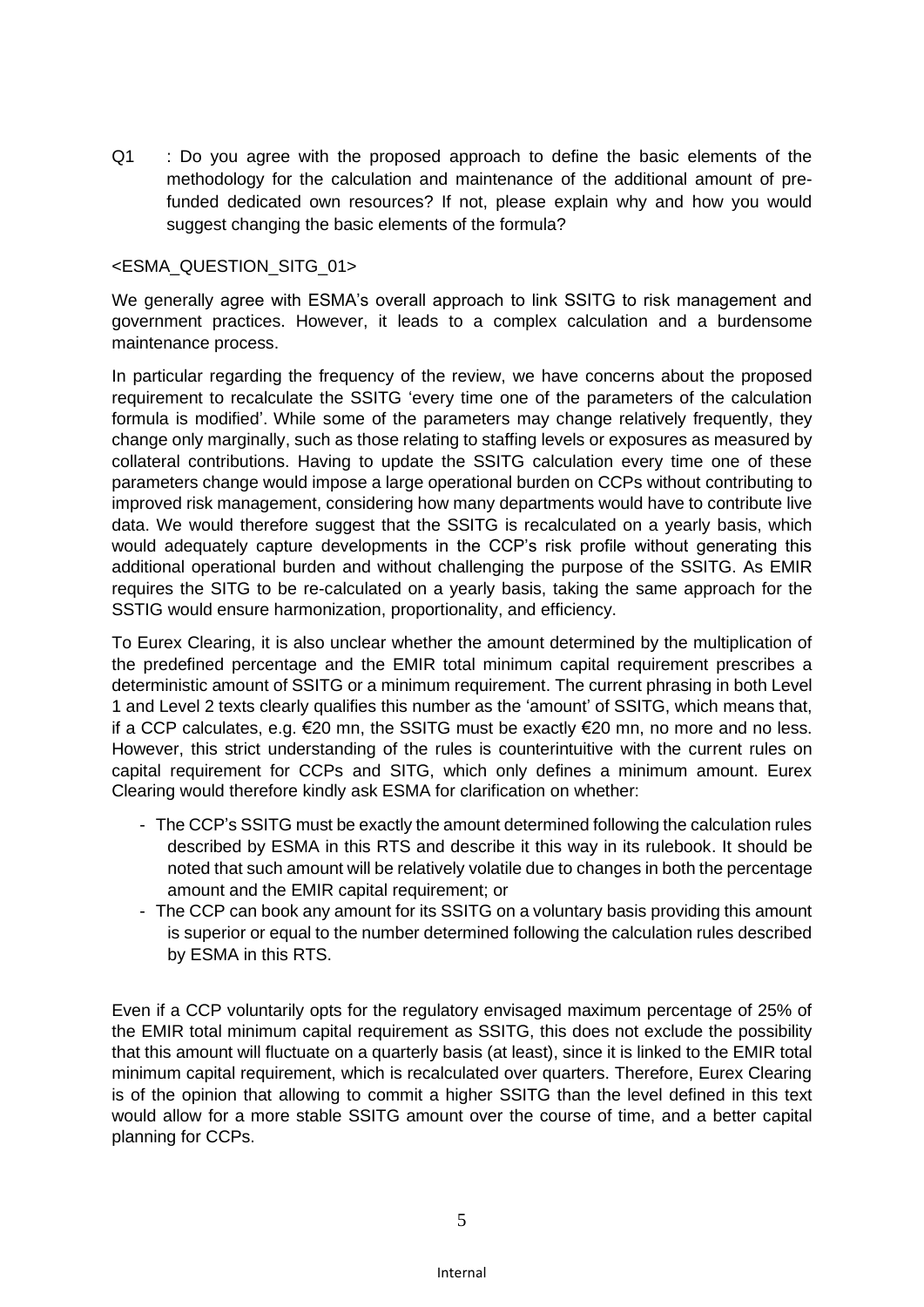Furthermore, regarding the specific parameters proposed for the calculation methodology of the SSITG in chapter 4.2.1, we disagree with the inclusion of the A5 parameter 'Weaknesses identified by the NCA'. According to Article 9 (15) (a) of Regulation (EU) 2021/23, ESMA shall take into account "the structure and the internal organisation of CCPs and the nature, scope and complexity of their activities" when developing the technical standards. Eurex Clearing would like to caution whether the parameter in 4.2.2.5 'Weaknesses identified by the CCP's competent authority (A5)' is aligned with the mandate of the Level 1 text. This parameter establishes a *de facto* explicit link between compliance with regulatory requirements and CCP capital requirements, similar to the SREP process carried out for banks by the ECB and the national competent authorities. We believe that the parameter A5 is not aligned with the mandate of the Level 1 text. To our understanding, as Regulation (EU) 2021/23, Article 10 (8), (9), (10), (11) refers specifically to the assessment of recovery plans, it does not provide a mandate in Level 1 text for the parameter A5. Eurex Clearing, therefore, suggests deleting parameter A5 and its two related indicators. To compensate for the deletion of these two indicators in the parameter A5, we propose instead the addition of two new indicators within two already existing parameters. Specifically, these are (i) a fourth item under parameter A3 on the structural independence of the model validation function and (ii) a fourth item under parameter B3 on the staffing levels of the default management function (for more details on (i)-(ii) please refer to our respective comments under Q3 below).

Regarding ESMA's proposal on how to proceed with multiple default funds in chapter 4.1, paragraph 17, third bullet, ESMA states that the SSITG should be allocated "to each of the default funds in proportion to the size of the default fund and used for defaults arising in the different market segments to which the default fund refers to." Further, "in non-default scenarios, the full amount would be used." We would kindly encourage ESMA to clarify whether this means that the SSITG could also be segmented where one default fund is segmented across asset classes. This would mean that the SSITG could be sized depending on the size of the Default Fund segment per asset class in one default fund. In a default event, the SSTIG would be used per asset class where the default occurs, following the same logic as the contribution of non-defaulted clearing members. The total SSITG would, therefore, be used progressively based on the Default Fund structure. In case of a non-default event, the entire SSITG would be used up in one go, as outlined by ESMA above.

<ESMA\_QUESTION\_SITG\_01>

Q2 : Do you agree with the schematic formula combining a set of parameters assessed by the CCP? If not, please explain why and how you would suggest changing the formula?

## <ESMA\_QUESTION\_SITG\_02>

As a general comment on ESMAs proposed technical standards, we kindly ask ESMA to reconsider some of its proposals as regards the metrics and calibrations of the calculation which we perceive to be too granular and complicated. Further, we are concerned that their maintenance creates significant operational burdens and a misleading sense of exactness while missing out some important items. Therefore, we made some concrete suggestions across the different parts of the consultation paper which shall in conjunction contribute to a simplification and streamlining of the regime and take into account the experiences and views of CCP that already fully comply with and overfulfill risk management standards. <ESMA\_QUESTION\_SITG\_02>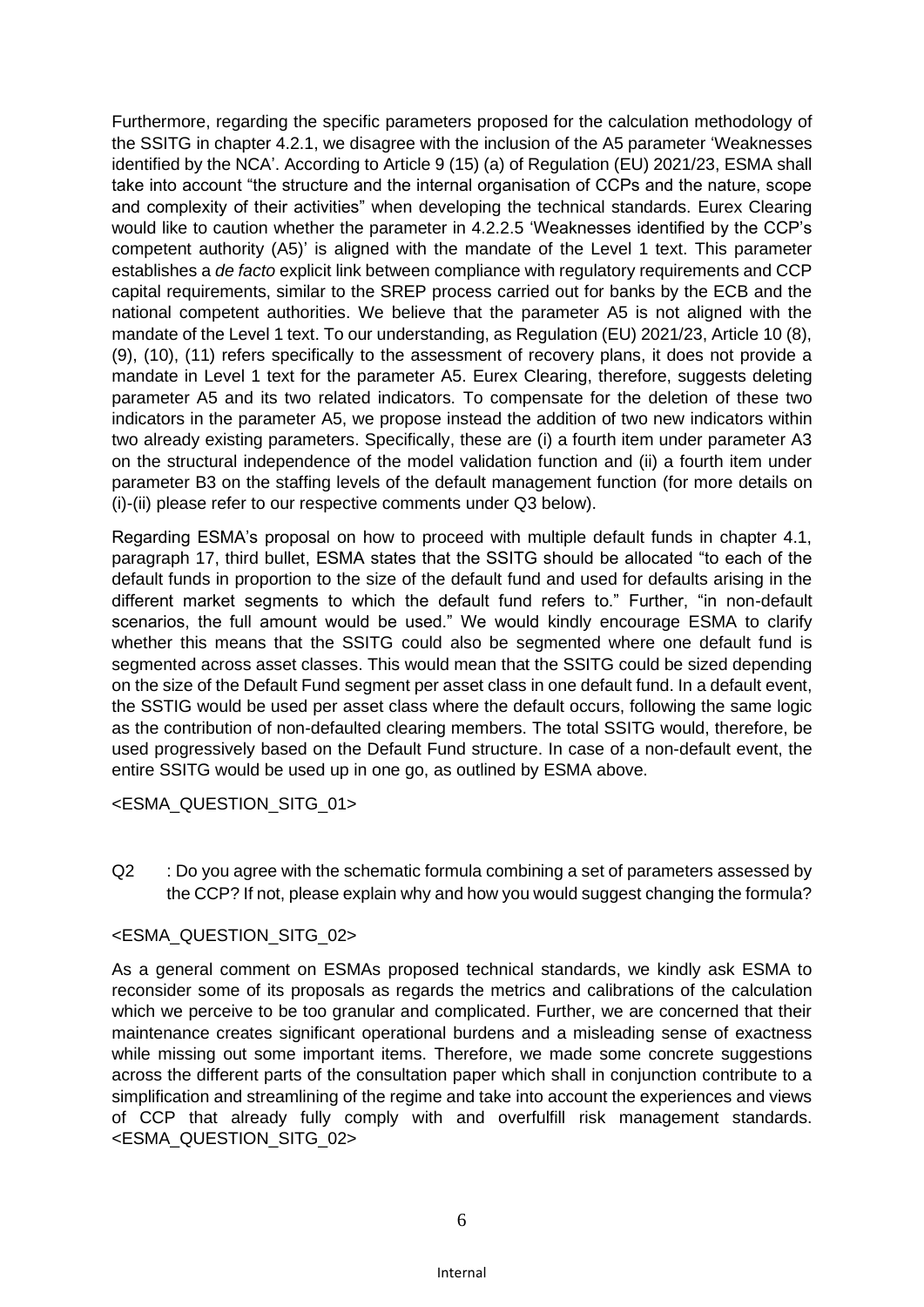Q3 : Do you agree with the list of parameters to describe the structure and the internal organisation of CCPs and the nature, scope and complexity of a CCP's business? If yes, are there additional parameters that should be added to the list? If not, please explain why and how you would suggest assessing the internal organisation of CCPs and the nature, scope and complexity of a CCP's business in the methodology?

# <ESMA\_QUESTION\_SITG\_03>

As already explained under Q1, regarding the specific parameters proposed for the calculation methodology of the SSITG in chapter 4.2.1, we disagree with the inclusion of the A5 parameter 'Weaknesses identified by the NCA', since in our view this is not consistent with the respective reference on the Level 1 text, i.e. 'the structure and the internal organisation of CCPs and the nature, scope and complexity of their activities' (Article 9 (15) (a) of Regulation (EU) 2021/23). To compensate for the deletion of the two indicators of parameter A5, we instead proposed that two new indicators for two already existing parameters could be added, i.e. (i) a fourth item under parameter A3 on the structural independence of the model validation function and (ii) a fourth item under parameter B3 on the staffing levels of the default management function. More in detail, parameter A3, second item, proposes an indicator on the internal organisation of the CCP's model validation team, with the focus on the lowest common reporting line conditional upon the model validation team being internal with model development. While Eurex Clearing in principle acknowledges this measure as relevant, we believe that the independence of the model validation team does not only depend on its lowest level reporting line, but also on its organisational separation from the model development team. We would, therefore, suggest an additional indicator on whether the second line of defence, i.e. model validation team, is structurally independent from the model development team, i.e. applying a 1% indicator value for CCPs with no structurally independent model validation team.

In relation to section 4.2.3.3, 'The clearing member's and client's involvement in the CCP's risk governance,' and more in particular parameter B3, second item ('Are there incentives for clearing members and clients to participate in the default management process?'), we welcome the proposal to incentivise CCPs to have effective default management processes in place. However, we would note that a good default management rulebook is useless without the means to operationalise it and would therefore suggest adding an additional indicator relating to staffing levels, similar to the final point in parameter A3 for the second line of defence risk function (e.g., What is the percentage of staff in the default management function (expressed as a % of FTEs, including outsourced functions)?).

Furthermore, a number of the proposed parameters provide, in our view, incorrect incentives:

Regarding 4.2.1 Table A1 second item, 'Are there more than one asset class under the same default fund? If yes, an additional 2% would apply.' This criterion creates an incentive for CCPs to operate segregated default funds and unfairly penalizes CCP with segmented default funds, even though operating one default fund for multiple asset classes is a better risk management practice: the SSITG of a CCP operating a segregated default fund is only partially exposed in the event of a given default case, whereas the SSITG of a CCP operating one default fund would be fully exposed in the same scenario. This means that CCPs operating one default fund are already better incentivised to effectively manage the risks to which they are exposed, since a greater proportion of their own resources is at stake in any given default scenario. We would therefore suggest reversing this criterion, applying the 2% value to CCPs operating multiple/segregated default funds.

Regarding A2, first item, 'Does the CCP have more than 5 interdependencies with trading venues, payment systems and settlement systems? If yes, an additional 1% would apply.' This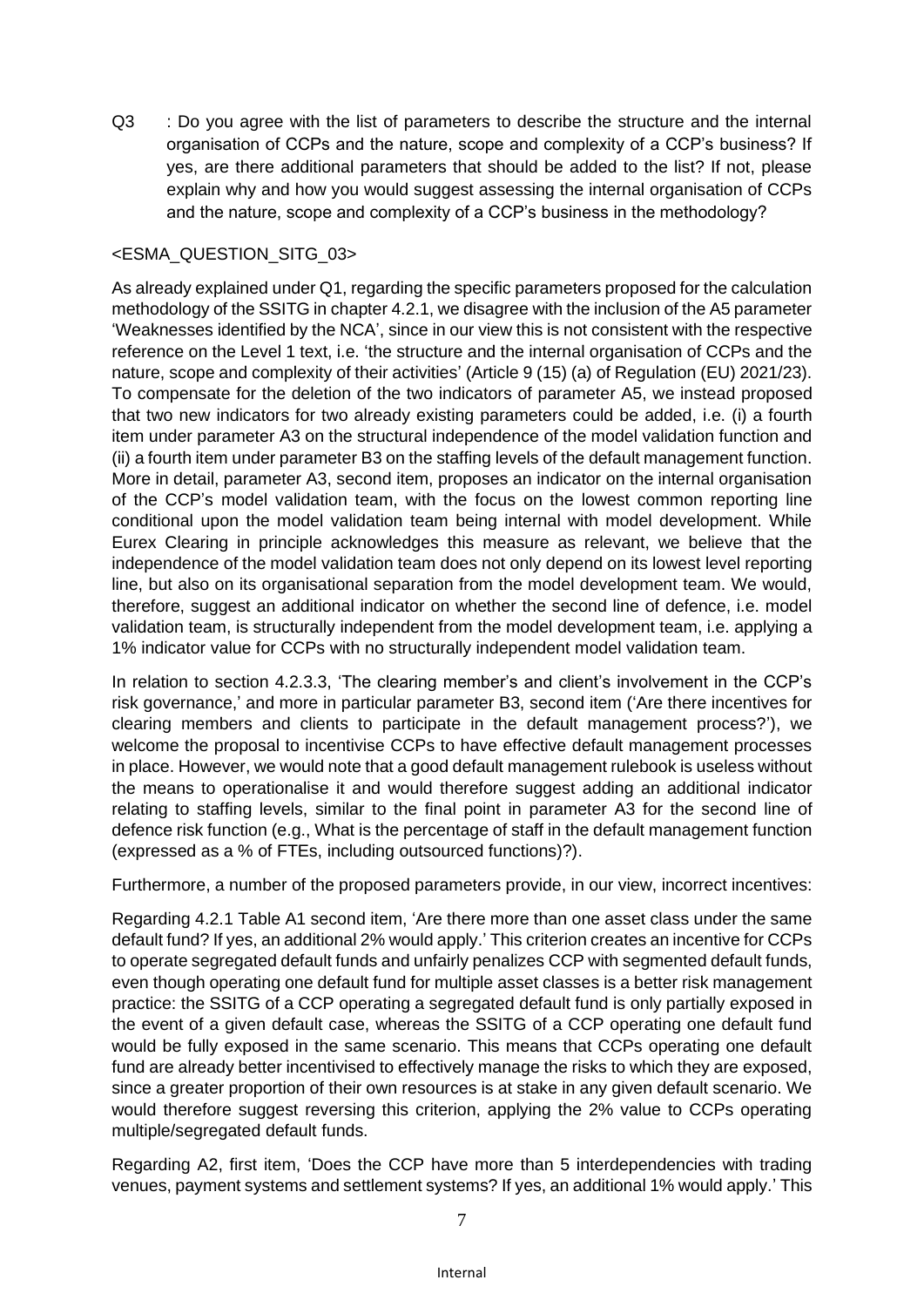penalizes CCPs with multiple venues and payment/settlement systems, while it should rather be the opposite. We understand ESMA's potential argument that a high number of interdependencies with other market infrastructure providers may introduce complexity into the risk management and, thus, to the overall risk profile of the CCP. However, we believe that the opposite, i.e. a small number of interdependencies, may rather increase concentration risk and therefore indirectly the overall credit risk of the clearing house. CCPs with links to only a small number of payment and settlement service providers are much more exposed in the event that one of these providers experiences an outage or failure. In contrast, CCPs with more linkages also have more alternatives in the event one of the service providers fails. We would therefore suggest reversing this criterion by replacing 'more than' with 'fewer than,' i.e., applying the 1% value to CCPs with fewer such connections.

A4, first item 'Percentage of the number of clearing services for which margins back-tests performance is below the CCP's target over the last 12 months' proposes to link back-testing performance to SSITG capital requirements. While Eurex Clearing acknowledges this measure as relevant in principle, we believe that this indicator is not aligned with proper risk management incentives and needs clarification for operationalization. We believe that using the internal confidence level as reference of the CCP to compute the breaches sets the wrong risk management incentive, as CCPs will be deterred from setting higher internal confidence levels compared to EMIR regulatory minimum confidence levels. In addition, using regulatory imposed minimum confidence levels also enhances the comparison of CCPs' risk management performance across CCPs. Finally, the underlying metric and comparison lacks clarity on specification, i.e. such as the effective confidence level being below the target confidence level based on counting the number of observations, or the effective confidence level being below the target confidence level based on a statistical test - such as the Kupiec test. Moreover, the level of aggregation should be specified for which back-testing is analysed within a clearing service, i.e. across all clearing members, at clearing member-level, or at portfolio-level. Overall, we would suggest revising the indicator to better align with risk management incentives and to add clarification on its computation.

Additionally, there appears to be an error in Section 4.2.2.4, at Paragraph 44: the range should be [0%;8%] instead of [0;6].

## <ESMA\_QUESTION\_SITG\_03>

Q4 : Do you agree with the list of parameters to describe the structure of incentives of a CCP's shareholders, management, clearing members and clients? If yes, are there additional parameters that should be added to the list? If not, please explain why and how you would suggest assessing the incentives in the methodology?

#### <ESMA\_QUESTION\_SITG\_04>

As a general comment on ESMAs proposed technical standards, we kindly ask ESMA to reconsider some of its proposals as regards the metrics and calibrations of the calculation which we perceive to be too granular and complicated. Further, we are concerned that their maintenance creates significant operational burdens and a misleading sense of exactness while missing out some important items. Therefore, we made some concrete suggestions across the different parts of the consultation paper which shall in conjunction contribute to a simplification and streamlining of the regime and take into account the experiences and views of CCP that already fully comply with and overfulfill risk management standards. <ESMA\_QUESTION\_SITG\_04>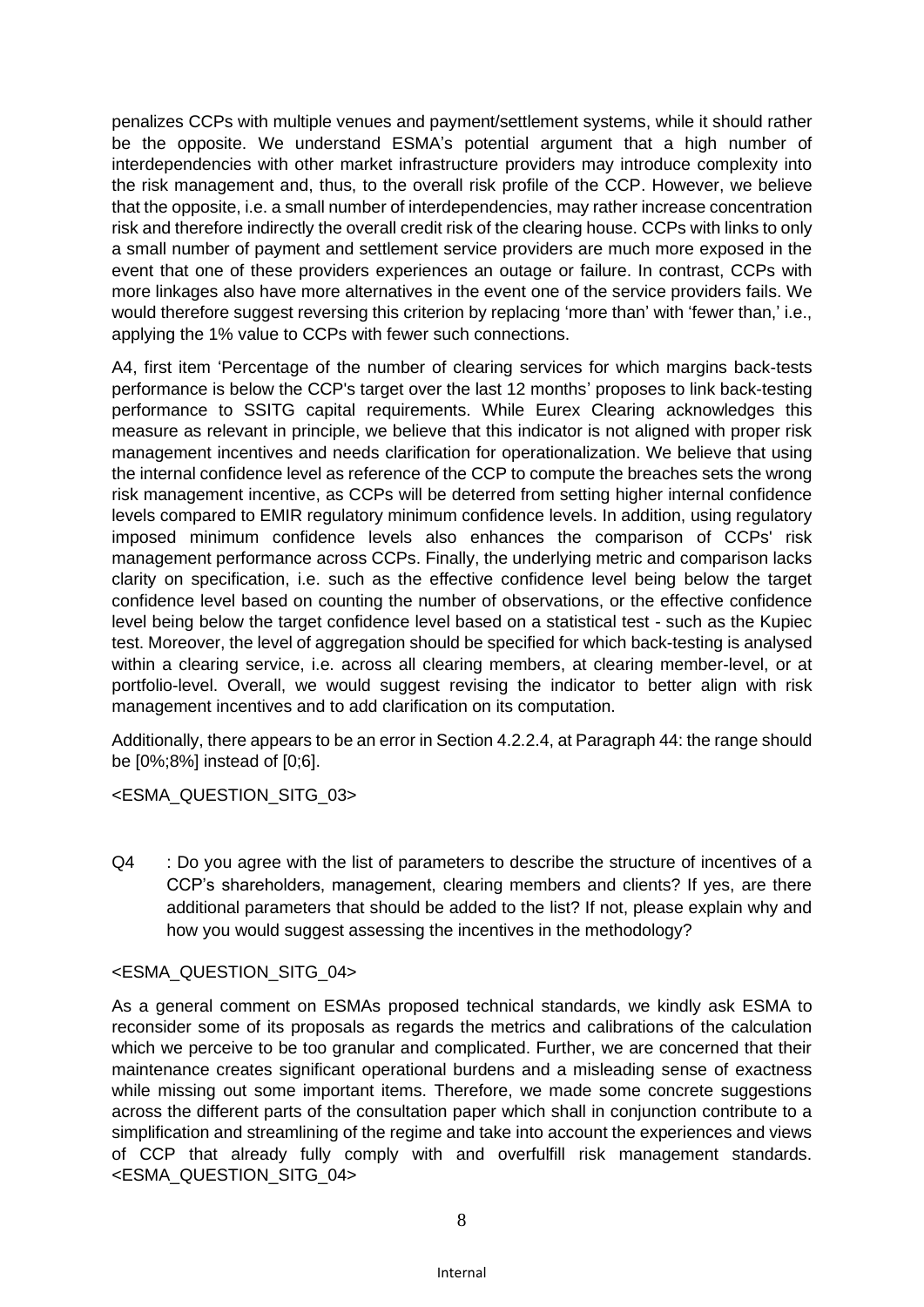Q5 : Do you agree with the proposal that all EU CCPs may rely on alternative investments for the purpose of maintaining the SSITG?

## <ESMA\_QUESTION\_SITG\_05>

As a general comment on ESMAs proposed technical standards, we kindly ask ESMA to reconsider some of its proposals as regards the metrics and calibrations of the calculation which we perceive to be too granular and complicated. Further, we are concerned that their maintenance creates significant operational burdens and a misleading sense of exactness while missing out some important items. Therefore, we made some concrete suggestions across the different parts of the consultation paper which shall in conjunction contribute to a simplification and streamlining of the regime and take into account the experiences and views of CCP that already fully comply with and overfulfill risk management standards. <ESMA\_QUESTION\_SITG\_05>

Q6 : Do you agree that this list of alternative investments shall be specified in the draft RTS?

#### <ESMA\_QUESTION\_SITG\_06>

As a general comment on ESMAs proposed technical standards, we kindly ask ESMA to reconsider some of its proposals as regards the metrics and calibrations of the calculation which we perceive to be too granular and complicated. Further, we are concerned that their maintenance creates significant operational burdens and a misleading sense of exactness while missing out some important items. Therefore, we made some concrete suggestions across the different parts of the consultation paper which shall in conjunction contribute to a simplification and streamlining of the regime and take into account the experiences and views of CCP that already fully comply with and overfulfill risk management standards. <ESMA\_QUESTION\_SITG\_06>

Q7 : Do you agree with the proposed list of additional investments for the purpose of maintaining the additional amount of pre-funded dedicated own resources under Article 9(14)? If not, please explain why? If yes, is there any type of asset that you would like to add to or remove from the list?

#### <ESMA\_QUESTION\_SITG\_07>

As a general comment on ESMAs proposed technical standards, we kindly ask ESMA to reconsider some of its proposals as regards the metrics and calibrations of the calculation which we perceive to be too granular and complicated. Further, we are concerned that their maintenance creates significant operational burdens and a misleading sense of exactness while missing out some important items. Therefore, we made some concrete suggestions across the different parts of the consultation paper which shall in conjunction contribute to a simplification and streamlining of the regime and take into account the experiences and views of CCP that already fully comply with and overfulfill risk management standards. <ESMA\_QUESTION\_SITG\_07>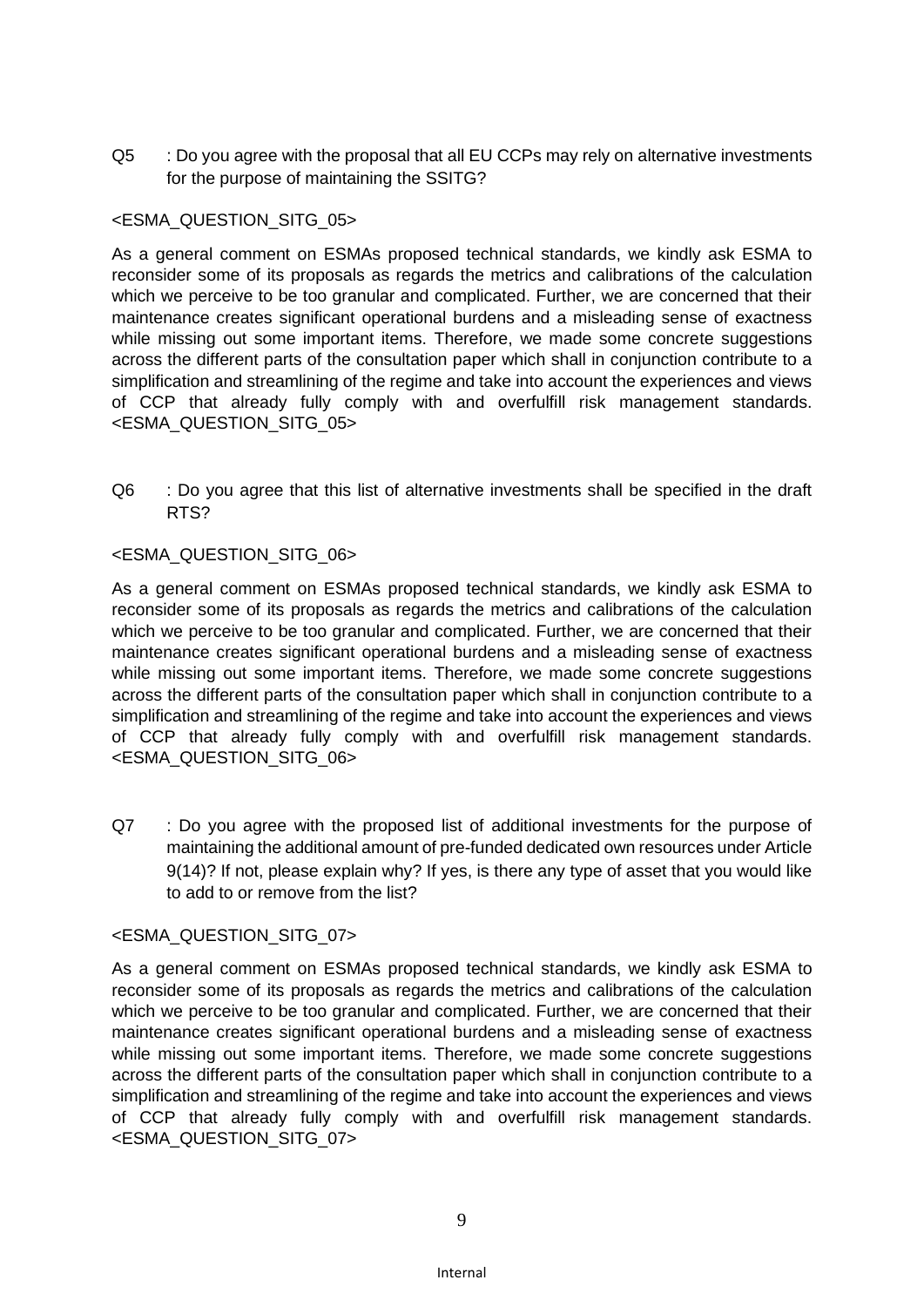Q8 : Do you agree with the proposed procedure for triggering specified recovery measures where all or part of the CCP's pre-funded dedicated own resources allocated to cover SSITG are not readily available for CCPs? If not, please explain why?

## <ESMA\_QUESTION\_SITG\_08>

As a general comment on ESMAs proposed technical standards, we kindly ask ESMA to reconsider some of its proposals as regards the metrics and calibrations of the calculation which we perceive to be too granular and complicated. Further, we are concerned that their maintenance creates significant operational burdens and a misleading sense of exactness while missing out some important items. Therefore, we made some concrete suggestions across the different parts of the consultation paper which shall in conjunction contribute to a simplification and streamlining of the regime and take into account the experiences and views of CCP that already fully comply with and overfulfill risk management standards. <ESMA\_QUESTION\_SITG\_08>

Q9 : Do you agree with ESMA's proposed procedure for the compensation of nondefaulting clearing members? If not, please explain why?

## <ESMA\_QUESTION\_SITG\_09>

As a general comment on ESMAs proposed technical standards, we kindly ask ESMA to reconsider some of its proposals as regards the metrics and calibrations of the calculation which we perceive to be too granular and complicated. Further, we are concerned that their maintenance creates significant operational burdens and a misleading sense of exactness while missing out some important items. Therefore, we made some concrete suggestions across the different parts of the consultation paper which shall in conjunction contribute to a simplification and streamlining of the regime and take into account the experiences and views of CCP that already fully comply with and overfulfill risk management standards. <ESMA\_QUESTION\_SITG\_09>

Q10 : Do you have access to different data and analysis that would contradict ESMA's conclusion that no further adjustment of the SSITG level based on competitiveness consideration is needed?

## <ESMA\_QUESTION\_SITG\_10>

Regardless of the competitiveness dimension, Eurex Clearing is of the opinion that, considering their different purposes, comparing the Skin(s)-in-the-Game (or any form of capital requirement for CCPs) across CCPs with the Default Fund, is a counterproductive exercise:

- CCPs' Skin(s)-in-the-Game is solely used as an incentive for the management and shareholders of the CCP to act in the interest of market stability, while the prefunded resources of clearing members are both an incentive for them to support the CCP's default management process and a loss-absorption mechanism.
- Presenting the Skin(s)-in-the-Game as comparable to the Default Fund will strongly incentivize CCPs to reduce the conservativeness of their Default Fund calibration, in order to either reduce their own SITG, or gain an additional marketing advantage. This fundamentally contradicts the sole purpose of the Skin(s)-in-the-Game: setting appropriate incentives for the CCPs' management to act prudently.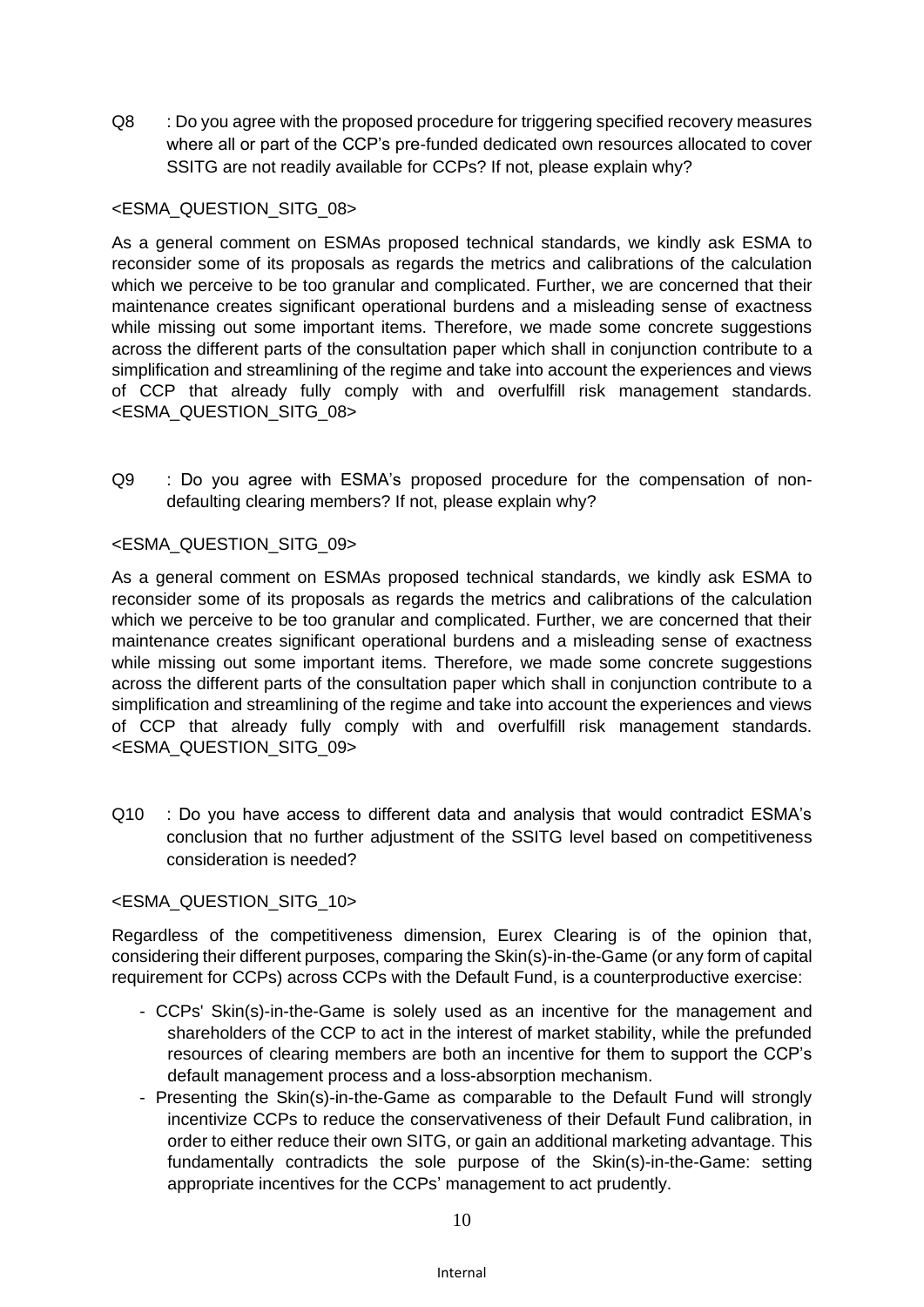- CCPs have many other resources distributed across the waterfall, such as contribution to the assessments, remaining capital and parental guarantees which are not captured in this comparison. Clearing members also have potential liabilities in the form of Default Fund assessments, which differ from a CCP to another.
- The methodology to calculate the Default Fund of each CCP differs, leading a prudent CCP, with conservative stress scenarios, to look "bad" compared to an aggressive CCP, with "client-friendly" stress scenarios, at equal SITG and at equal size.

As an incentive for the decision-makers, comparing CCPs' Skin(s)-in-the-Game should be done by using a 'Quarterly Report' metric (e.g. revenues, EBITDA, dividend payments, operating costs etc.), as these are the metrics management and shareholders´ remuneration are based upon.

#### <ESMA\_QUESTION\_SITG\_10>

Q11 : Do you have any additional data that you may share in order to assess the impact of this requirement on the EU CCPs' competitiveness?

## <ESMA\_QUESTION\_SITG\_11>

As a general comment on ESMAs proposed technical standards, we kindly ask ESMA to reconsider some of its proposals as regards the metrics and calibrations of the calculation which we perceive to be too granular and complicated. Further, we are concerned that their maintenance creates significant operational burdens and a misleading sense of exactness while missing out some important items. Therefore, we made some concrete suggestions across the different parts of the consultation paper which shall in conjunction contribute to a simplification and streamlining of the regime and take into account the experiences and views of CCP that already fully comply with and overfulfill risk management standards. <ESMA\_QUESTION\_SITG\_11>

Q12 : Do you identify other benefits and costs not mentioned above associated to the proposed approach under each specified aspect of the methodology?

## <ESMA\_QUESTION\_SITG\_12>

As a general comment on ESMAs proposed technical standards, we kindly ask ESMA to reconsider some of its proposals as regards the metrics and calibrations of the calculation which we perceive to be too granular and complicated. Further, we are concerned that their maintenance creates significant operational burdens and a misleading sense of exactness while missing out some important items. Therefore, we made some concrete suggestions across the different parts of the consultation paper which shall in conjunction contribute to a simplification and streamlining of the regime and take into account the experiences and views of CCP that already fully comply with and overfulfill risk management standards. <ESMA\_QUESTION\_SITG\_12>

Q13 : If you advocated for a different approach, how would it impact this section on the impact assessment? Please provide details.

## <ESMA\_QUESTION\_SITG\_13>